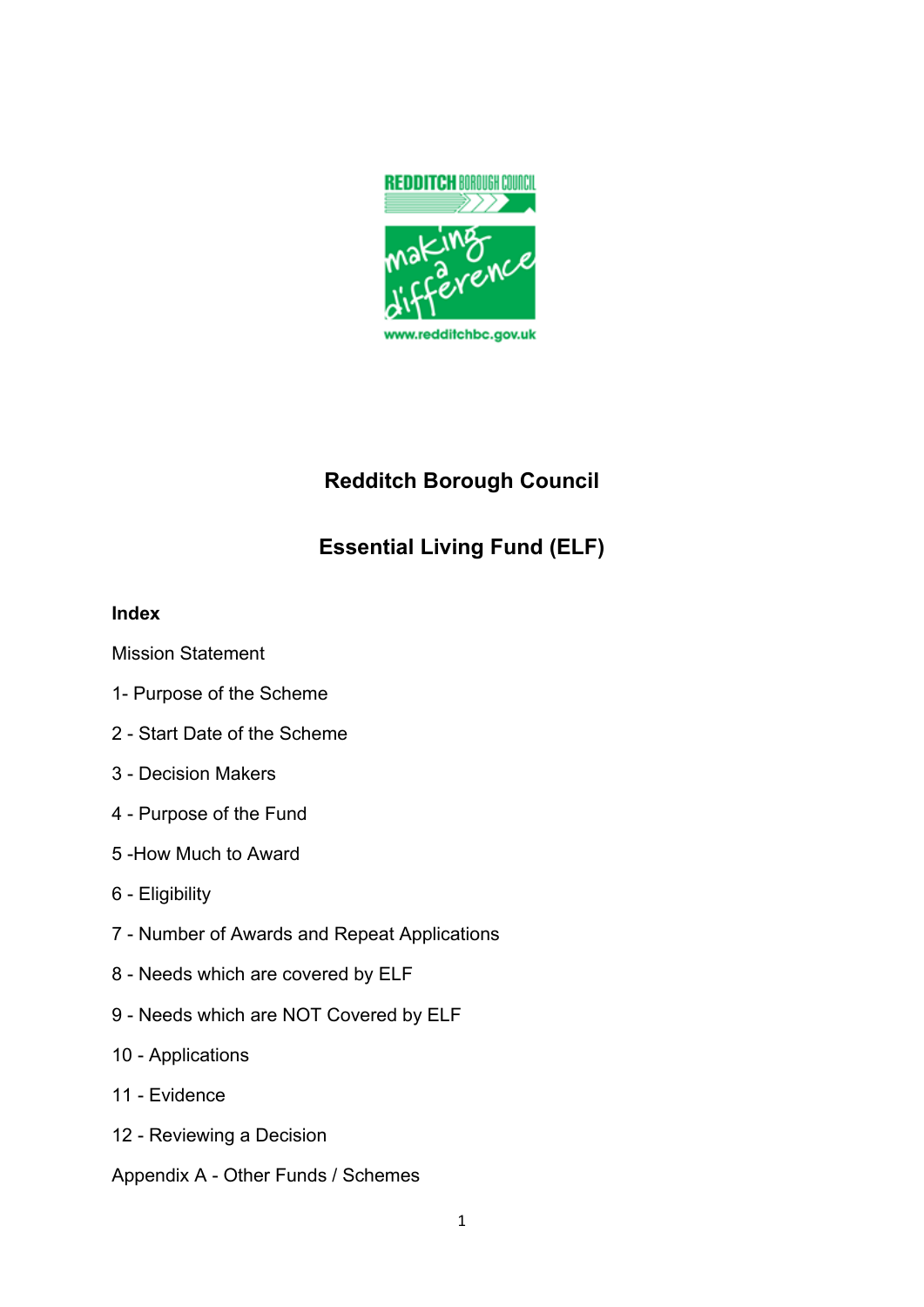# **Essential Living Fund**

### **Mission Statement**

**The Essential Living Fund scheme is designed to help members of the community remain in their home and to assist residents in times of financial hardship whilst aiming to secure financial independence.**

**The Essential Living Fund team will endeavour to be:**

- **Efficient**
- **Understanding of the needs of the people claiming**
- **Fair and unbiased**
- **Easily accessible**

**We will undertake the above whilst putting people at the heart of everything we do, and supporting our local communities.**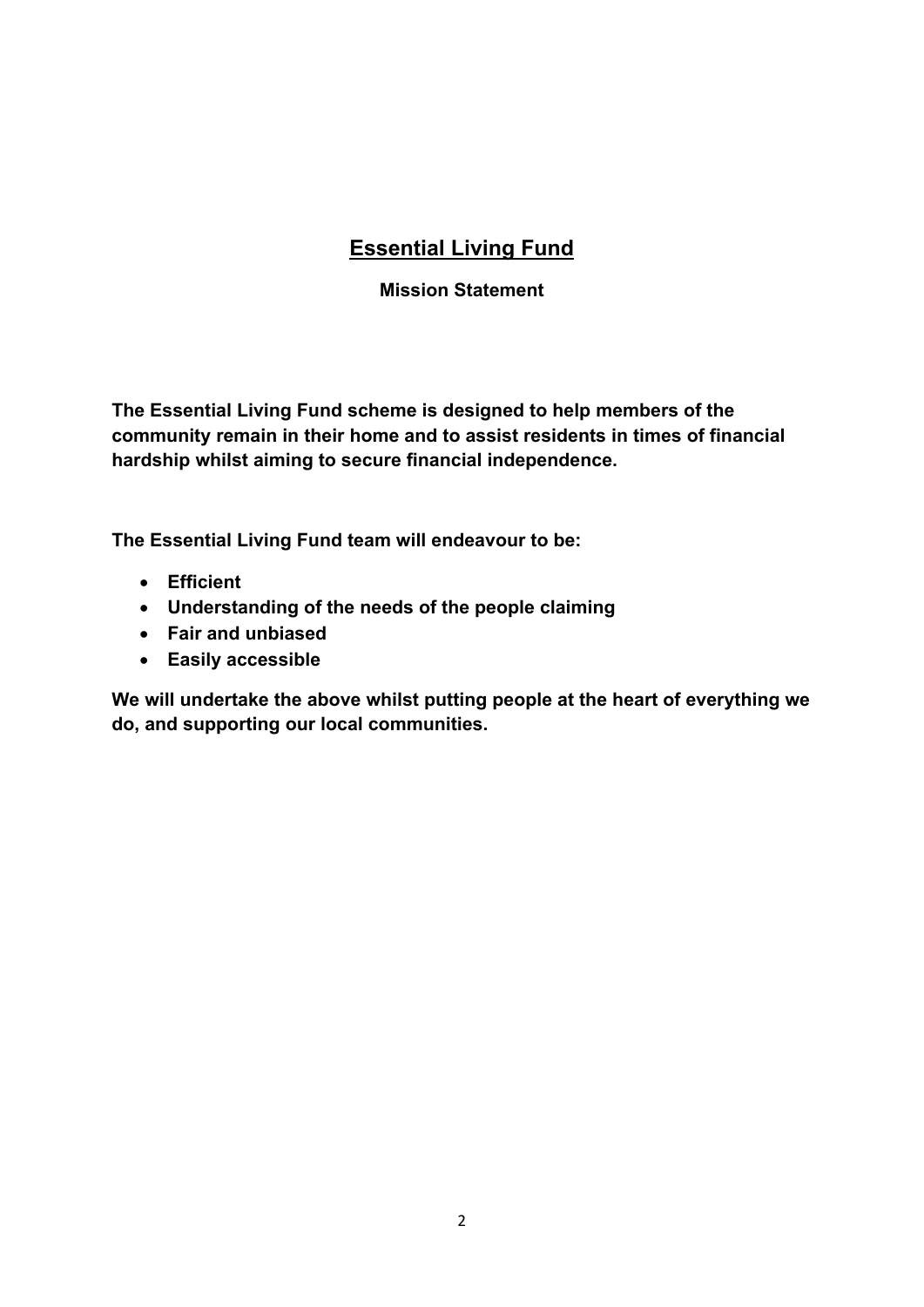# **1. Purpose of the Scheme**

The Essential Living Fund (ELF) is primarily intended to help vulnerable people live as independent a life as possible in the community.

Its prime objectives are to:

- Ease exceptional pressures on people or their families
- Help people who are unable to meet their immediate short term needs either in an emergency in relation to some expenses or as consequence of an unforeseen event.
- Help people establish in the community following a stay in an institution, care home, Local Authority care, hostel, prison or similar and also to support people to remain in the community.
- Helping our residents maximise their benefit entitlement and also exploring other income opportunities and signposting where appropriate.

For more on each of these see the explanations under 'Eligibility'.

# **2. Start Date of the Scheme**

This version of the ELF scheme is effective from the 1st April 2020.

#### **3. Decision Makers**

An award under the ELF scheme will be made by a Decision Maker (DM). This is an employee of Redditch Borough Council who is acting within the principles of the ELF schemes policy to make a discretionary decision as to the eligibility of the applicant.

The DM will also liaise with other council departments and fully engage in partnership working to get the best outcome for the customer.

# **4. Purpose of the Fund**

Careful consideration will be given to all the circumstances of an application before deciding whether or not to make a Essential Living Fund award.

Each case will be decided based on the details as presented and verified.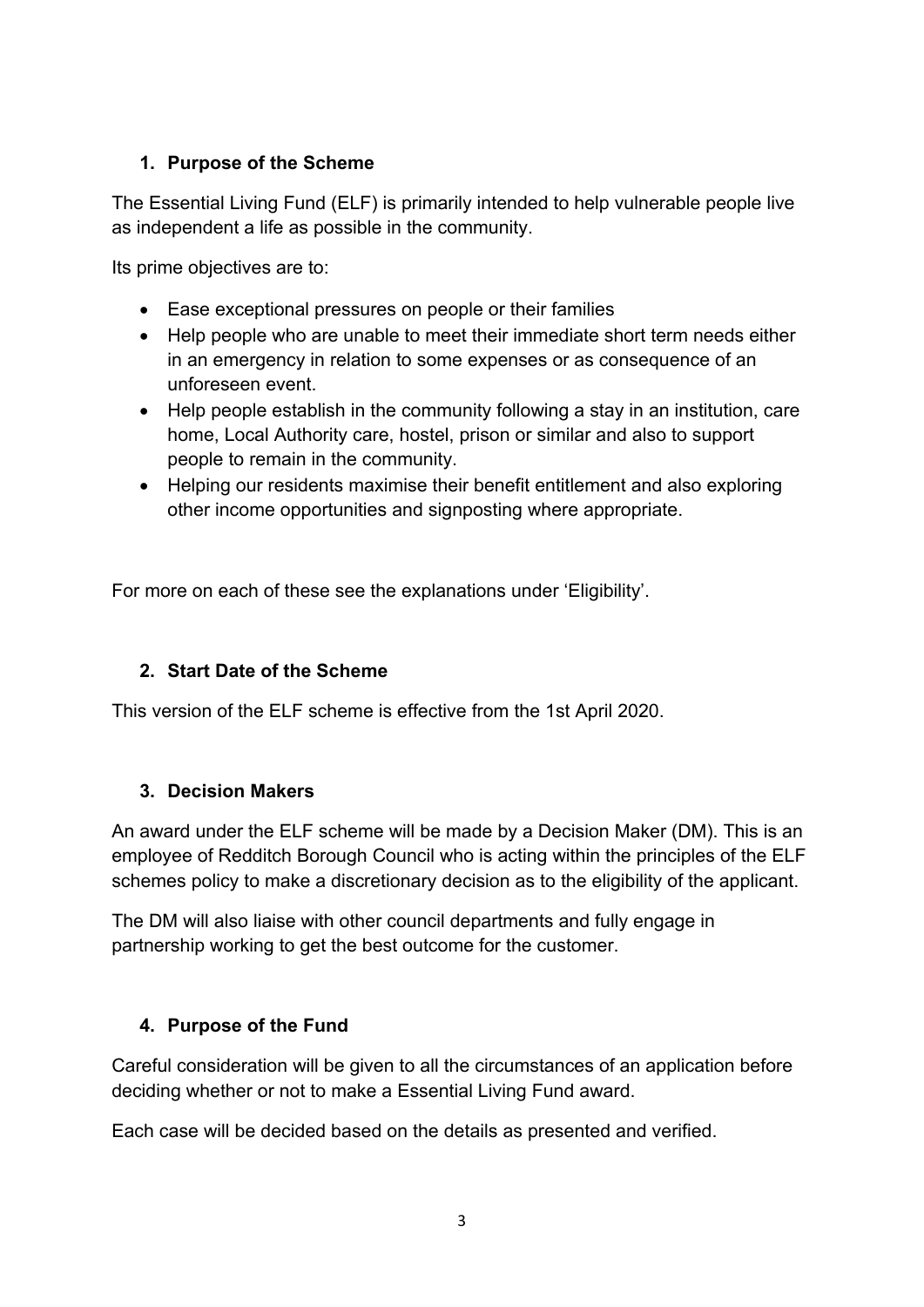The flexibility of the scheme and wide variety of individual circumstances covered mean that a decision in one case does not constitute a precedent for others.

Regard must be given, in particular to:

- The nature, extent and urgency of the need.
- The existence of other resources from which the need may be met.
- The possibility that some other person or body may wholly or partly meet that need. In providing this help care must be taken to ensure the Essential Living Fund does not duplicate support provided by other agencies.

See **Appendix A** for a list of other schemes and funds to be considered and also the section 'Needs which are not covered by ELF'.

• The Councils Essential Living Fund budget – The ELF's budgetary position will vary throughout the financial year. Decision makers must control and manage the ELF budget so that priority needs are met first throughout the whole of the year and the allocation is not exhausted before year end.

In making a decision the decision maker should:

- Clearly and fully document the reason for their decision.
- Always use discretion.
- Use discretion sensitively and with imagination to ensure that the objective of the scheme is promoted.
- Avoid rigid interpretation of the guidance.
- Remember that the absence of guidance applying to a particular circumstance, item or service does not mean help should be refused.
- Consider all the circumstances of a case when they determine an application.
- Consider the consequences of refusing an award.

The decision maker should ensure the reasons for their decision is fully supported by evidence and recorded in their decision.

The way in which we will provide this help could be:

- Referral to sources for recycled goods/furniture.
- Provision of fuel vouchers.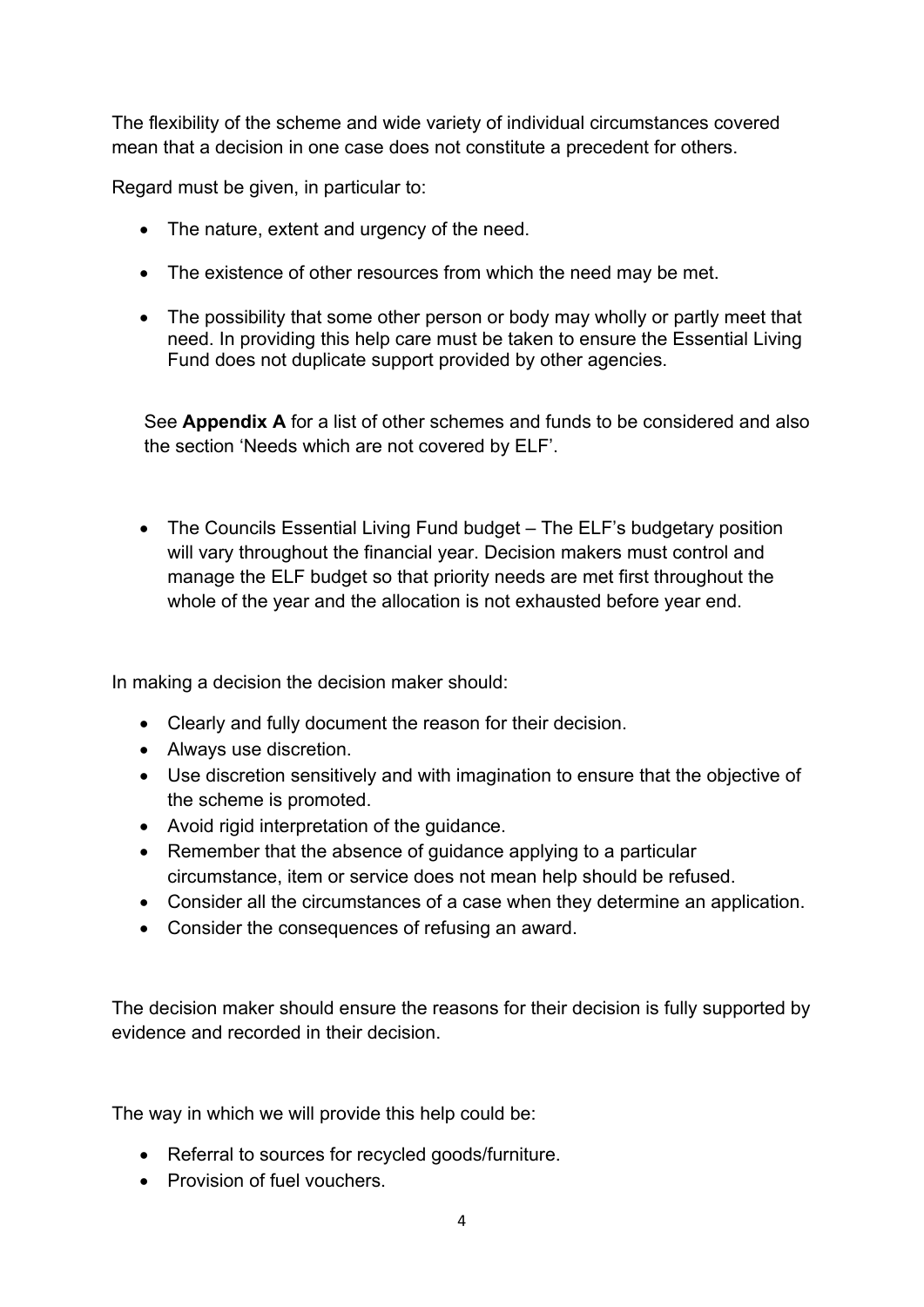- Food Parcels by the issuing of a food bank referral.
- Signposting or providing advice and information.

This list is not exhaustive.

The groups of people most likely to require help from an ELF are:

- Frail elderly people.
- People with learning difficulties.
- People with mental health problems.
- People with a physical impairment, including those with sensory impairment.
- Chronically sick people/Terminally ill people.
- People who have (or still do), misuse alcohol, drugs or other substances.
- People released from prison or youth offending institute.
- Young people leaving Local Authority care or special residential schools.
- Families with complex needs or living in difficult circumstances.

This list is not exhaustive.

#### **5. How Much to Award**

An ELF award may be for a single item or expense or a number of items and expenses added together.

Decision makers should bear in mind that the scheme is cash limited. Paying more than the applicants needs would mean there is less funding for other applications. The ELF budgetary position may vary throughout the financial year. Decision makers must control and manage the ELF budget so that priority needs are met first throughout the whole of the year and the allocation is not exhausted before year end.

Therefore irrelevant of what the applicant requests the decision maker is advised to:

- Use, as appropriate, the agreed suppliers for the provision of certain items.
- If not using the prescribed suppliers, use national high street chain retailers and/or national catalogue outlets that are available locally to determine the amount to be awarded when awarding for furniture and household equipment, clothing and footwear.
- Make the best use of the ELF funding by awarding the lowest prices where that will still meet the applicants needs.
- Consider the use of Discretionary Housing payments (DHP) where appropriate.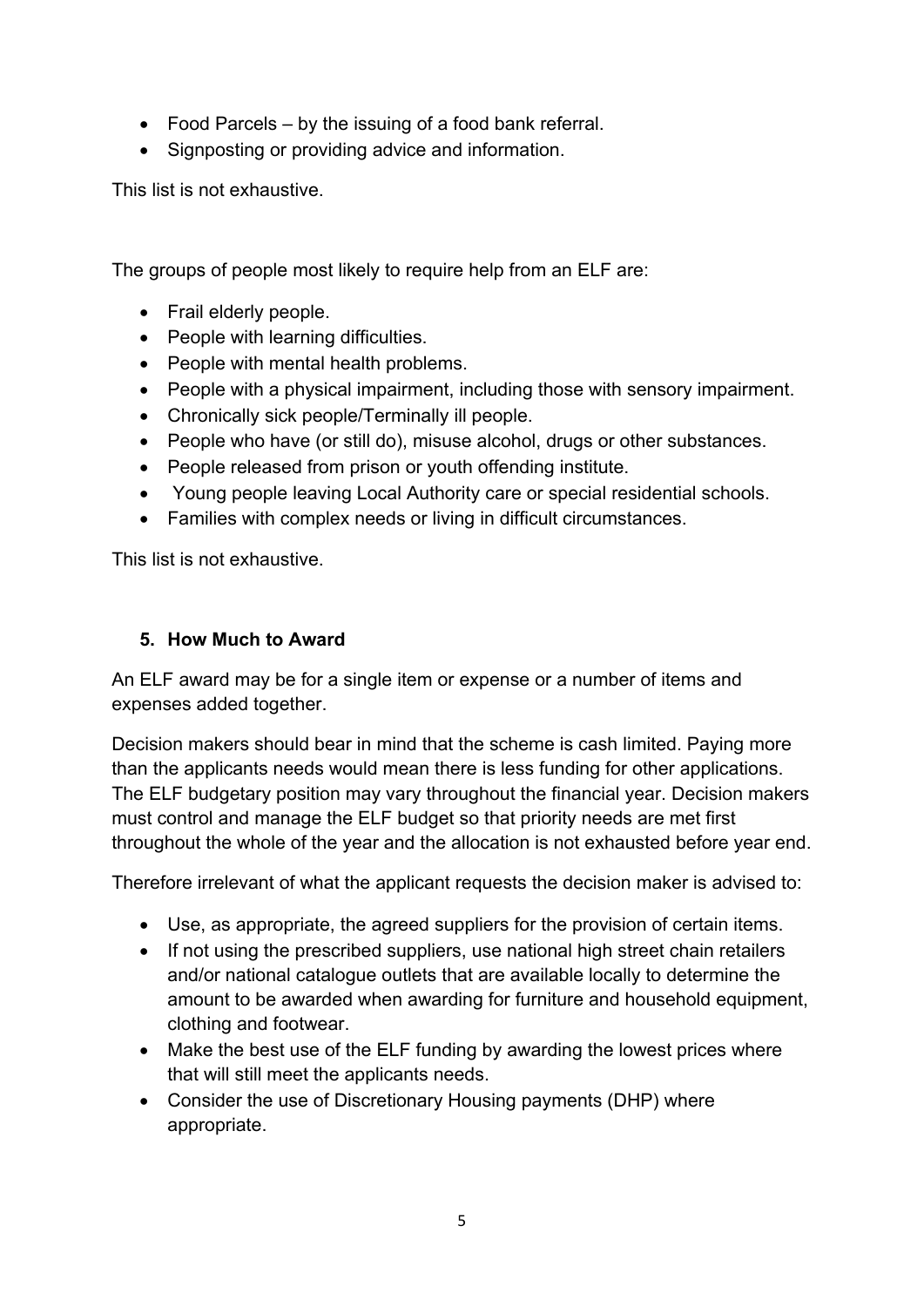# **6. Eligibility**

To claim an ELF the applicant must be aged 16 or over and a 'resident' in Redditch Borough Council area and on a low income or with little or no resources. For the purpose of this scheme 'resident' means someone who lives in a property in the Redditch Borough Council area or are accessing services such as the Job Centre as if a resident of the area.

When assessing an applicant's entitlement to an ELF the amount of resources the applicant has available to them should be taken into account.

Resources include

- Capital assets.
- Earnings.
- Any other income.
- Cash in hand.
- Funds in banks, building societies, post office or credit union accounts.
- Any sources of credit such as cash cards, store cards, credit cards, overdraft facilities or loan schemes (unless they are receiving Income Based Jobseekers Allowance, Income related Employment and Support Allowance, Income Support or Pension Credit)
- Help which might be available from any other source to meet or partly meet the need if there is a realistic expectation that help would be available in time such as charities and benevolent funds, friends and family.

The decision maker can disregard certain resources where it would be reasonable to do so, for example, Housing Benefit and Council Tax Reduction could be disregarded as they are intended for use in covering rent and council tax charges.

The following people are ineligible from claiming for an ELF:

- People in care homes or hospital unless they are due to be released within the next 6 weeks and are applying for an ELF grant to help them set up in the Community. See further guidance below.
- People who are members of and fully maintained by a religious order.
- Prisoners unless they are due to be released within the next 6 weeks and are applying for an ELF to help them set up in the Community. See further guidance below.
- People in education except those that receive Income Support, Income Based Jobseekers Allowance or Income Related Employment and Support Allowance or Pension Credit OR those who do not have access to the Student Loans and Grants intentioned to help with living costs whilst a student.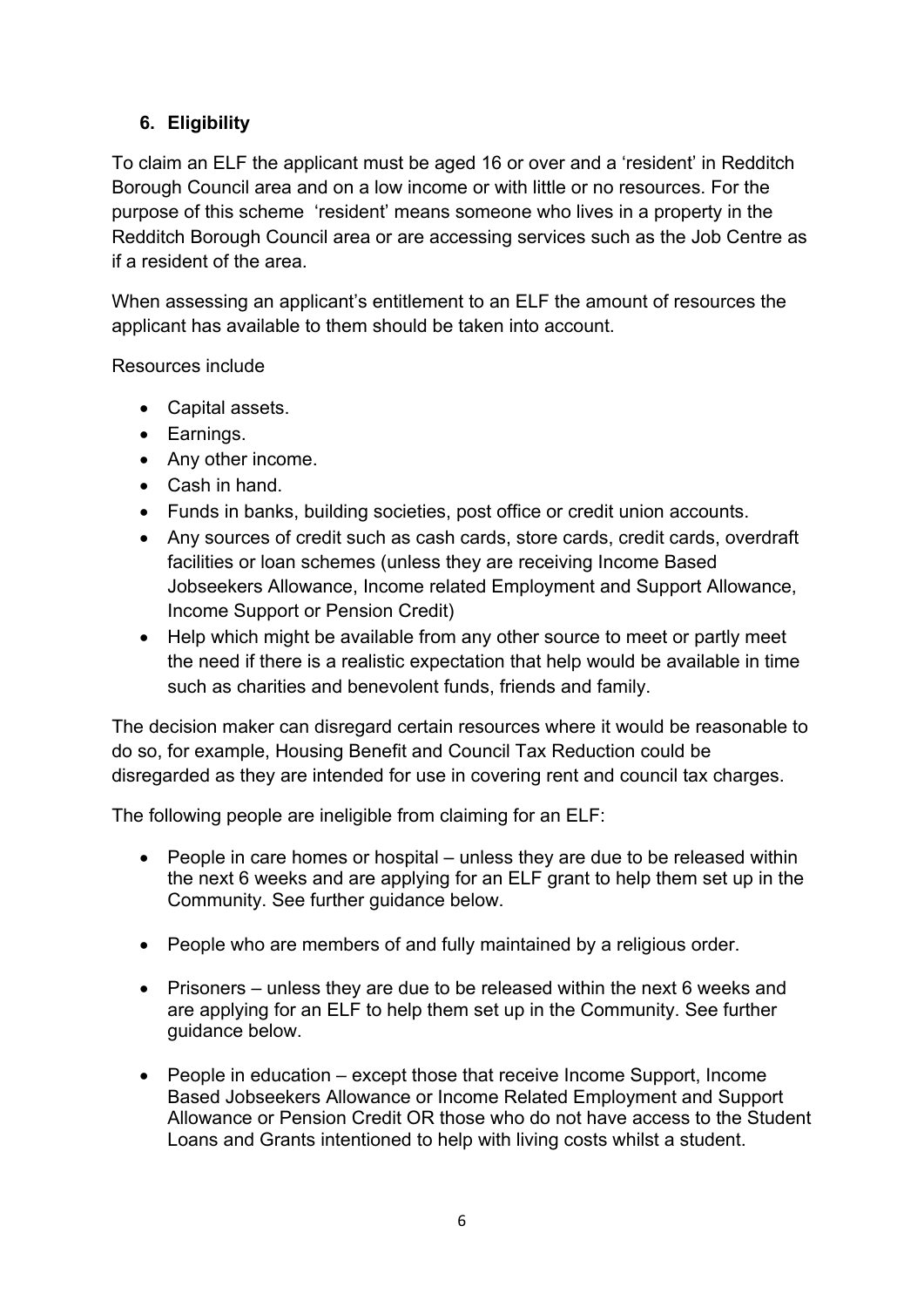• People who fail the Habitual Residency Test / Subject to Immigration Control i.e. those that have no recourse to public funds.

#### **Help people establish in the community following a stay in an institution, care home, Local Authority care, hostel, prison or similar***.*

Examples of accommodation this refers to are:

- Hospitals.
- Care homes.
- Hostels for homeless people, alcohol misusers or drug misusers.
- Prisons and Youth Offender Institutions.
- Foster Care.
- Staffed Group Homes.
- Supported Lodgings.
- Staff intensive sheltered housing providing a substantial level of personal care.

This list is not exhaustive.

Each case must be looked at as an individual case; as even residents within the same hostel may receive a different level of support

An ELF may also be awarded if an applicant moves to a larger or more suitable accommodation so that they, or a member of their family can take care of a person discharged from institutional or residential care who will be living in the same household and is unable to live freely in the community without some provision of care under this rule.

This could include people who have been without a settled way of life and have been placed in accommodation as part of a planned resettlement programme.

### **Help people remain in the community rather than enter an institution or care home in which they will receive care**

There does not need to be an immediate threat of being taken into care for a payment to be made. The award should however be ensuring the applicants independent life in the community will improve and the risk of admission will lessen.

The ELF award may help to improve an applicant's existing living conditions with the provision of certain goods or enable them to move to accommodation which is more suitable, for example by providing them with furniture if moving from a furnished to an unfurnished property.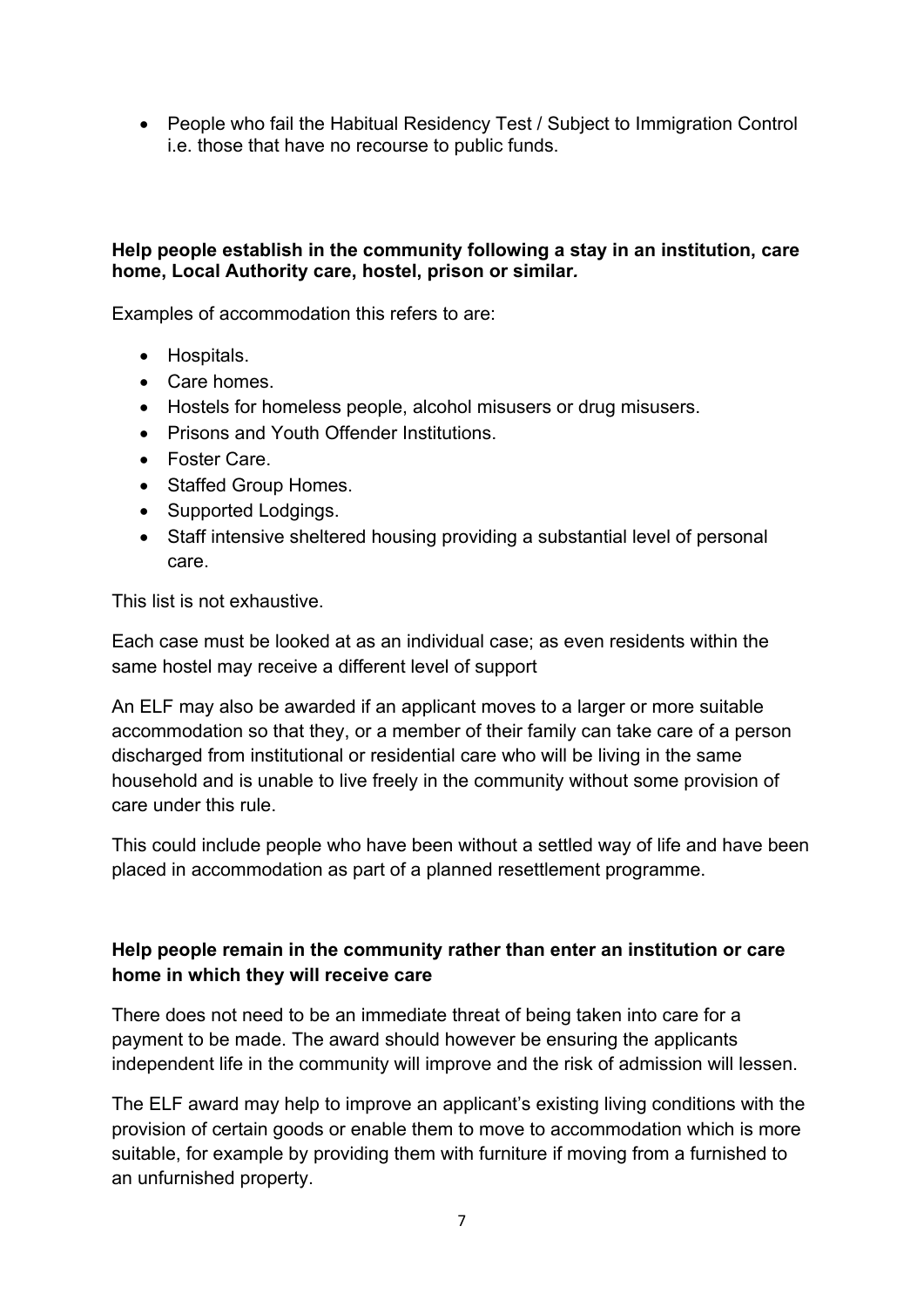An ELF award could also be claimed under this rule for applicants who are moving nearer to relatives/close friends who will provide support OR applicants moving nearer or into the house of a vulnerable person to provide support. The decision maker should try and check that the new care arrangement is meant to be permanent by talking informally the person who will be providing the care. If that is not possible they could seek advice from other interested parties such as the Social Services Department. The decision maker should have particular regard to the nature, extent and urgency of the need.

### **Ease Exceptional Pressures On People And Their Families**

All families, especially those on low incomes, face pressures at various times so that in itself is not a reason to award an ELF payment. However, they may be awarded to ease exceptional pressures on a family, i.e. circumstances which put a family under greater pressure than might normally be associated with low income.

Examples of exceptional pressure could be:

- The breakdown of a relationship (especially where domestic violence is involved) – this is for when a relationship has recently ended. However the decision maker should give consideration to what happened since the relationship broke down; for example if the applicant had spent time in a refuge or other temporary accommodation until permanent accommodation could be found it could still be considered despite the fact the relationship had not recently ended. It will not normally be appropriate to make an ELF award more than once for the breakdown of the same relationship.
- The onset of or deterioration in, a disability of a member of the family. This could include repair or replacement of items damaged by the behavioural problems within the family or where new or better items are needed since the deterioration occurred
- Sudden domestic upheaval imposed by an unforeseen calamity such as a house fire, natural disaster such as flooding

# **Help people who are unable to meet their immediate short term needs either in an emergency in relation to some expenses or as a consequence of a disaster.**

This is referred to as help with 'general living expenses'. Any need that would be expected to last more than 14 days is not 'short term'.

Examples of when this would apply include: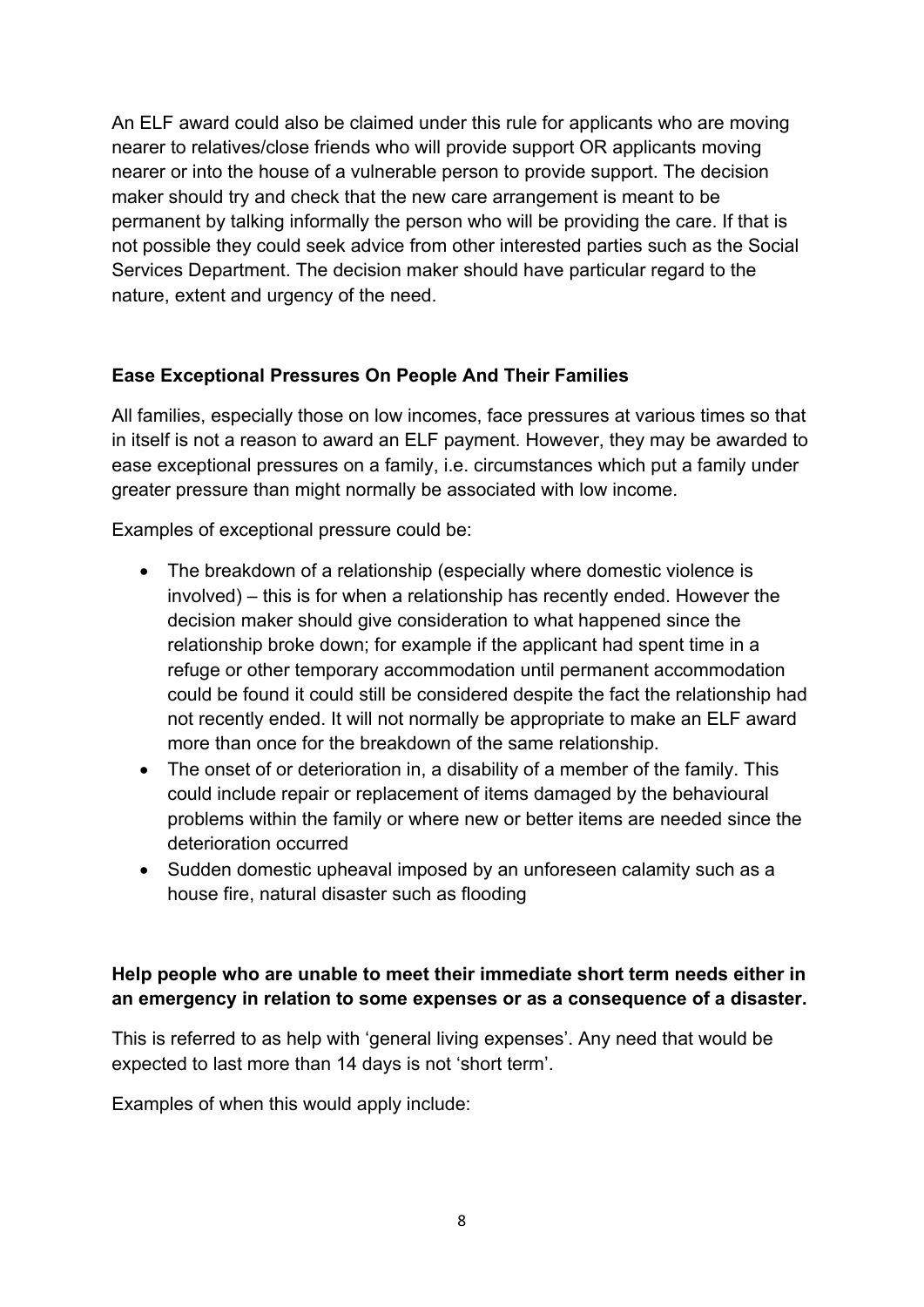- An unexpected disaster. A disaster is an event of great or sudden misfortune or sudden calamitous event. Examples being flooding, gas explosion, chemical leak or fire.
- Had an emergency which is defined as a situation which caused them to have a pressing need or unforeseen circumstance either of which requires immediate remedy or action, and the expense of that has left them with no funds to live on.

There is no provision within the scheme to assist people:

- In the situation where their money has been lost or stolen. The applicant must accept some personal responsibility for taking care with their monies
- Affected by the Governments Welfare Reform Programme, unless the Decision Maker feels they meet an exception and fit the other eligibility criteria as above
- Affected by delays with the Department for Work and Pensions processing benefit applications, unless a short term benefit advance has been applied for and refused AND they meet the other eligibility criteria as above

The Decision Maker must give consideration to the resources the applicant still has available to them. See the section on 'Eligibility' for more.

# **7. Number of Awards and Repeat Applications**

For help with furniture, furnishings, household equipment, clothing, footwear and other items not covered under the title of 'general living expenses' it will not normally be appropriate to make an award for the same expense if it has been less than 12 months since the last application. Unless the applicant has had a relevant change in circumstances that require them to reapply for the same expense – for example an application is made and agreed for a bed, the bed is destroyed in a house fire and the applicant applies for another bed.

For help with 'general living expenses' an award is at the discretion of the decision maker. If an applicant makes multiple claims under this rule the decision maker should take account of what the applicant will do and has done to resolve the issues that have caused them to claim. Ultimately the maximum number of awards allowed will be no more than 3 in any 12 month rolling period.

An exception to this could be made in extreme circumstances at the discretion of the decision maker. So long as the claim is not in consequence of an act or omission for which the applicant or their partner is responsible, or could have taken reasonable steps to avoid an example of an applicant causing the emergency is having no money because they have gambled or misspent it.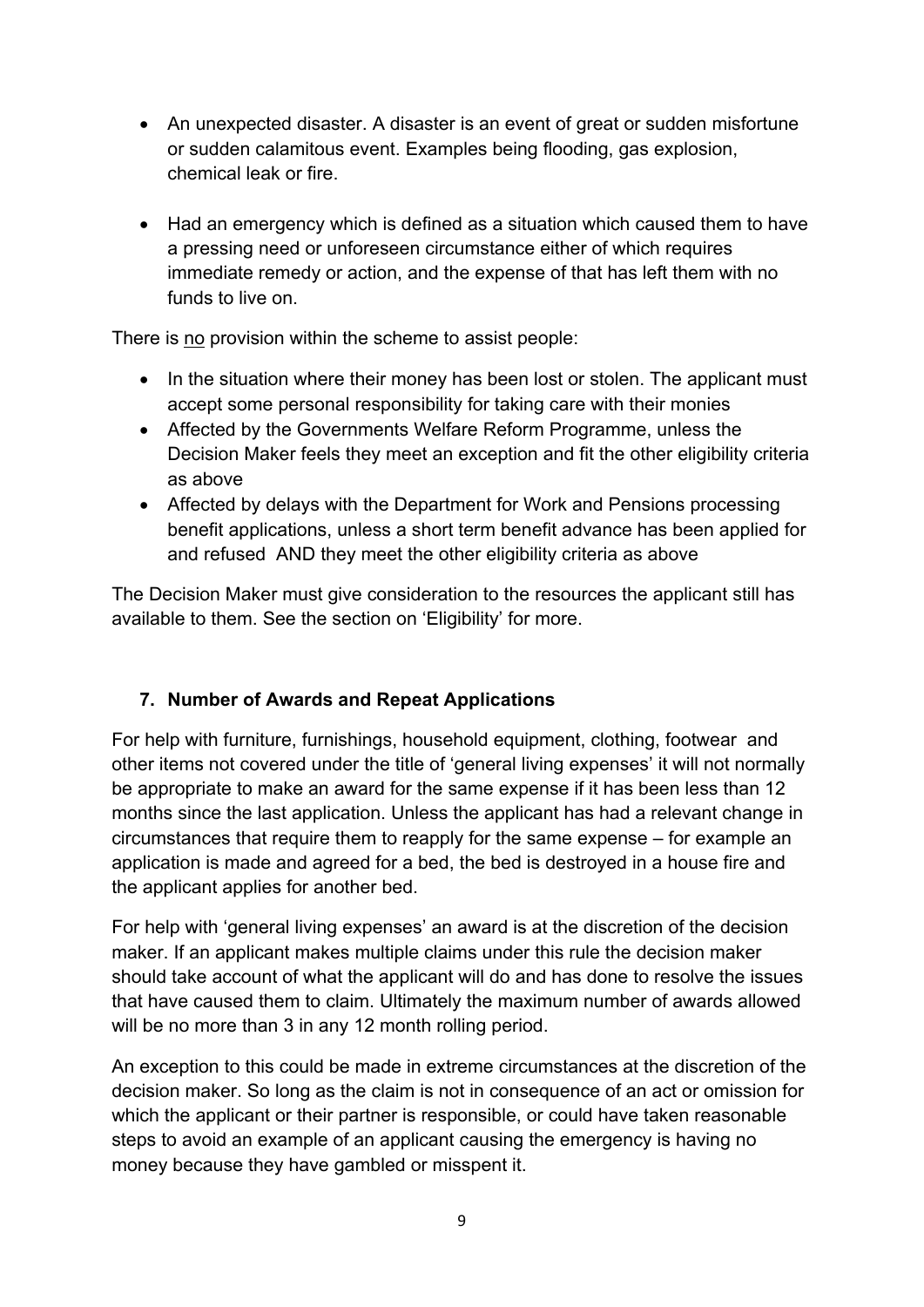An emergency generally means a situation causing the applicant to have a pressing need or unforeseen circumstance either of which requires immediate remedy or action.

A disaster is an event of great or sudden misfortune or sudden calamitous event.

Examples being flooding, gas explosion, chemical leak or fire.

## **Needs which are covered by the Essential Living Fund**

- Furniture such as a bed, settee, armchair, wardrobe, table.
- Furnishings such as curtains, bedding, curtain poles.
- Household Equipment such as a cooker, fridge, washing machine.
- Clothing and Footwear.
- General Living Expenses these are day to day living expenses such as groceries, nappies, toiletries, cleaning/hygiene products which will be provided by a food bank referral, vouchers to use in pay as you go fuel meters.

### **Needs which are NOT covered by the Essential Living Fund**

- Maternity Expenses as covered by the Sure Start Maternity Grant which is designed to pay for the immediate needs of a new baby.
- Funeral Expenses as covered by the Funeral Payment regulated element of the Social Fund Scheme.
- Needs and costs which the Local Authority has a statutory duty to meet, for example the Disabled Facilities Grant.
- Repairs and improvements (both the cost of materials and labour) to the dwelling occupied as the home, including any garage, garden and outbuilding.
- A need which occurs outside the UK.
- An educational or training need including clothing and tools, distinctive school uniform or sports clothes for use at school or equipment to be used at school.
- Travelling Expenses.
- Expenses in connection with court (legal proceedings) such as legal fees, court fees, fines, costs, damages, subsistence or travelling expenses.
- Removal or Storage Charges.
- Domestic assistance and respite care.
- A medical, surgical, optical, aural or dental item or service.
- Work related expenses.
- Debts to government departments.
- Investments.
- Costs of purchasing, renting or installing a telephone and of any call charges.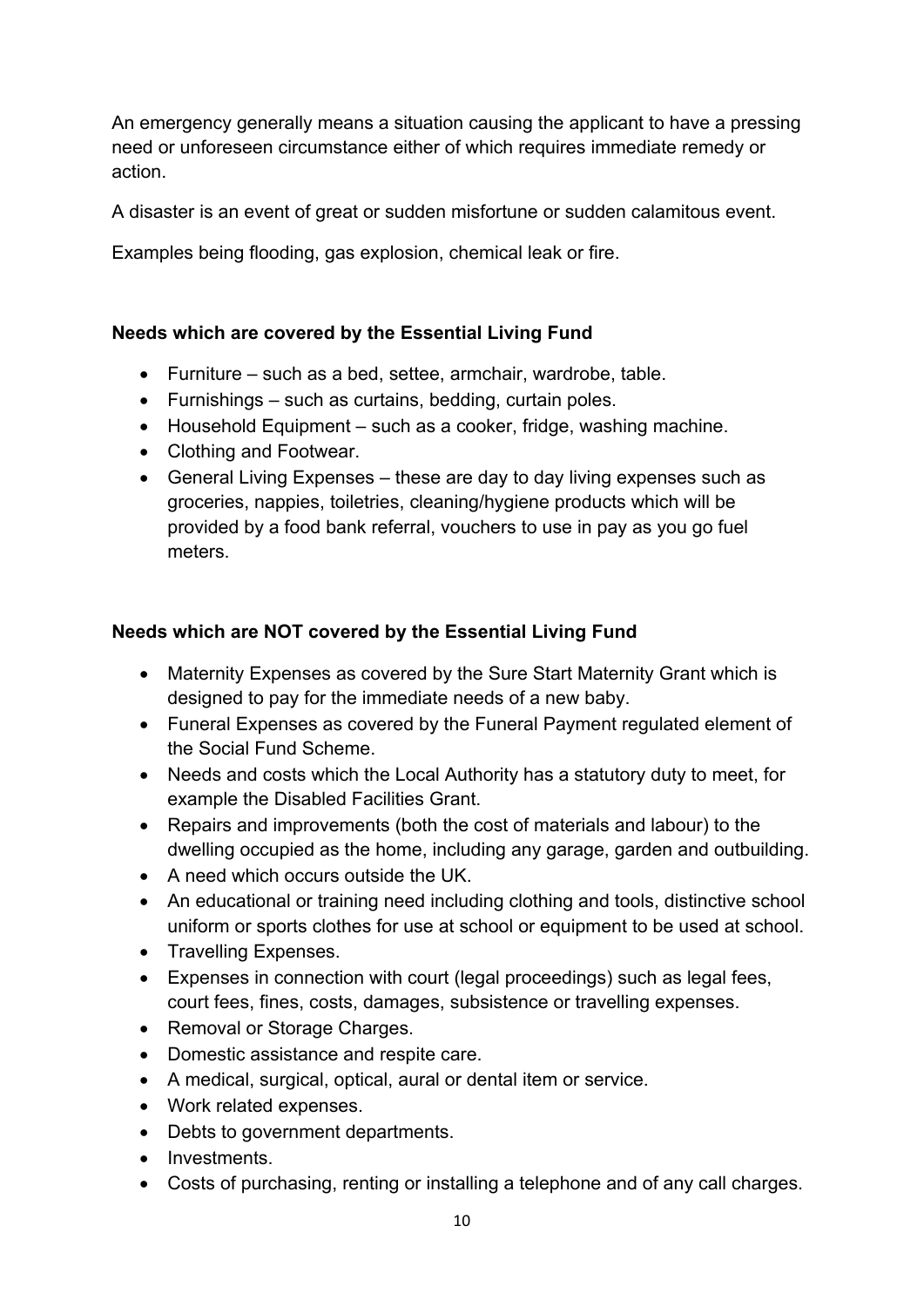- Council Tax and Rent.
- Items which can be met by the award of a Discretionary Housing Payment.

## **8. Applications**

The date of a written application to the Essential Living Fund is the date it is received by the Councils offices.

Applications can be made:

- On a form approved by the Council in accordance with instructions on the form.
- By letter if sufficient information is included.
- By telephone.

An application that does not meet the requirements as above will be deemed defective.

However, the application could be treated as made on the date it was originally received if the applicant complies with any request made to supply further information as necessary.

The normal time limit allowed to provide any further information requested will be 1 calendar month. This can be extended where it is reasonable to do so.

# **Telephone Applications**

An applicant will be able to make a claim for 'general living expenses' by telephone.

Where a need is to be met, they must agree to the terms and conditions but will not need to do so in writing. They will be informed that if they require immediate support that they will have to attend a designated office/building at a designated time with sufficient proof of identity to confirm their statement.

Where the decision is negative they will be informed by telephone and will also receive by post a full written confirmation of the decision with a right to review.

# **9. Evidence**

It is the applicant's responsibility to provide all the evidence necessary to determine an application.

# **By minimum requirement all applications will need supporting evidence of bank statements detailing the last 2 months transactions and balances.**

Where it is necessary to seek further information to clarify an aspect of the application this could be done by either: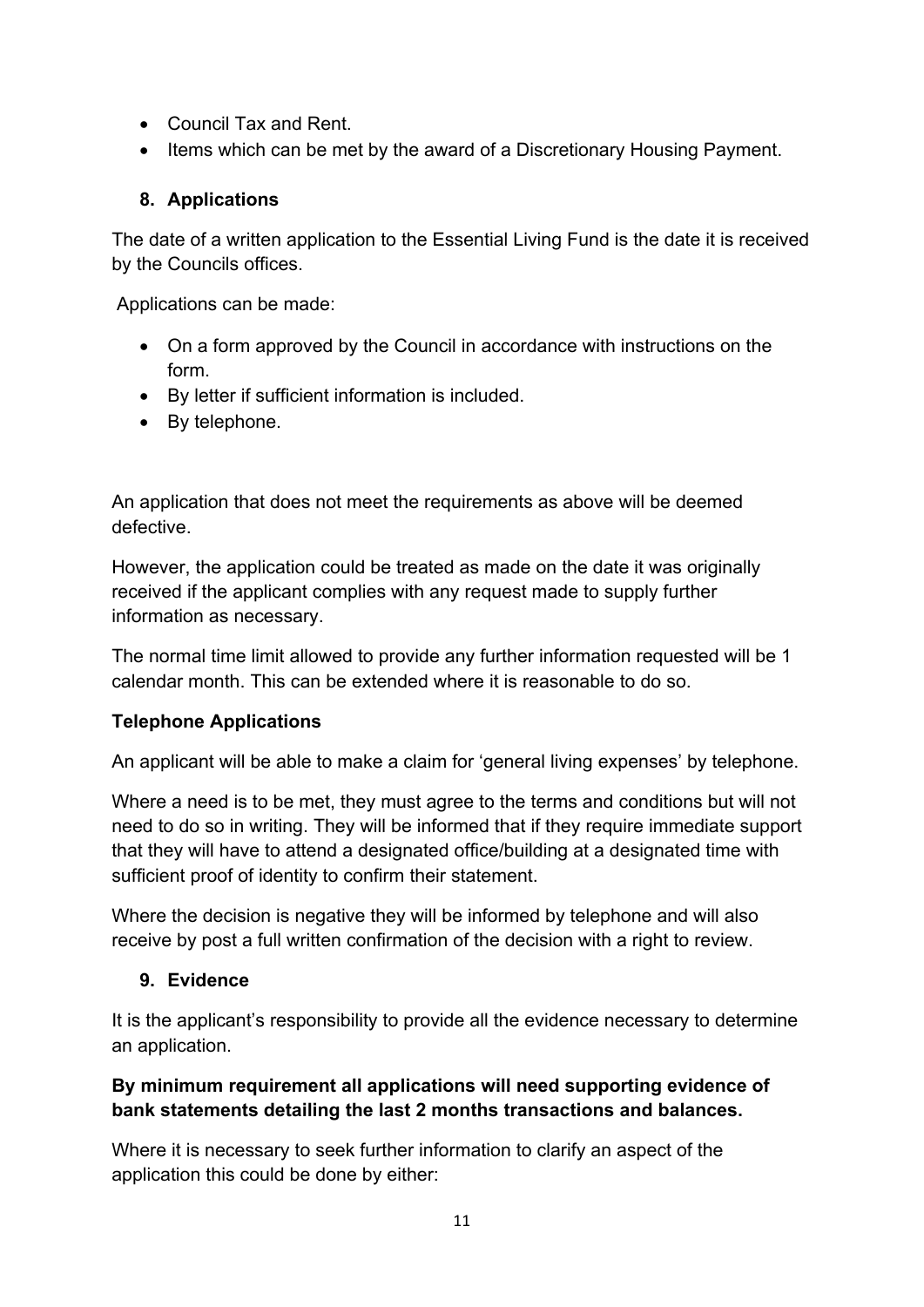- Contacting the applicant.
- Checking departmental records.
- Contacting a third party where appropriate, and either permission is given or the data protection laws would allow.
- Arranging for clarification to be provided at a pre-award visit.

Evidence can be documentary, verbal or physical. It may be derived from such sources as:

- The current application form.
- Supporting documents and correspondence.
- Telephone or interview records.
- A record of observations on visit.
- Previous applications.
- Computer systems.
- Local knowledge.

Evidence may be provided by, for example:

- Applicants and/or their representatives.
- Social workers.
- Probation officers
- Medical doctors.
- Housing departments.
- Landlords.
- Decision makers.

Exceptionally, it may be appropriate to ask the applicant for any supporting evidence they may have, such as relevant evidence of a medical condition, e.g existing doctors note or a letter from a hospital.

If the evidence provided is inconsistent, improbable or contradictory, the applicant should be given the opportunity to clarify or comment on any aspect of the evidence that is causing doubt.

The decision maker should ask for as much supporting evidence from the applicant for validation as is reasonable and necessary to substantiate the application but should **not**:

- Ask for evidence which would incur any expense to the applicant.
- Insist that the applicant provides supporting evidence, particularly from a third party.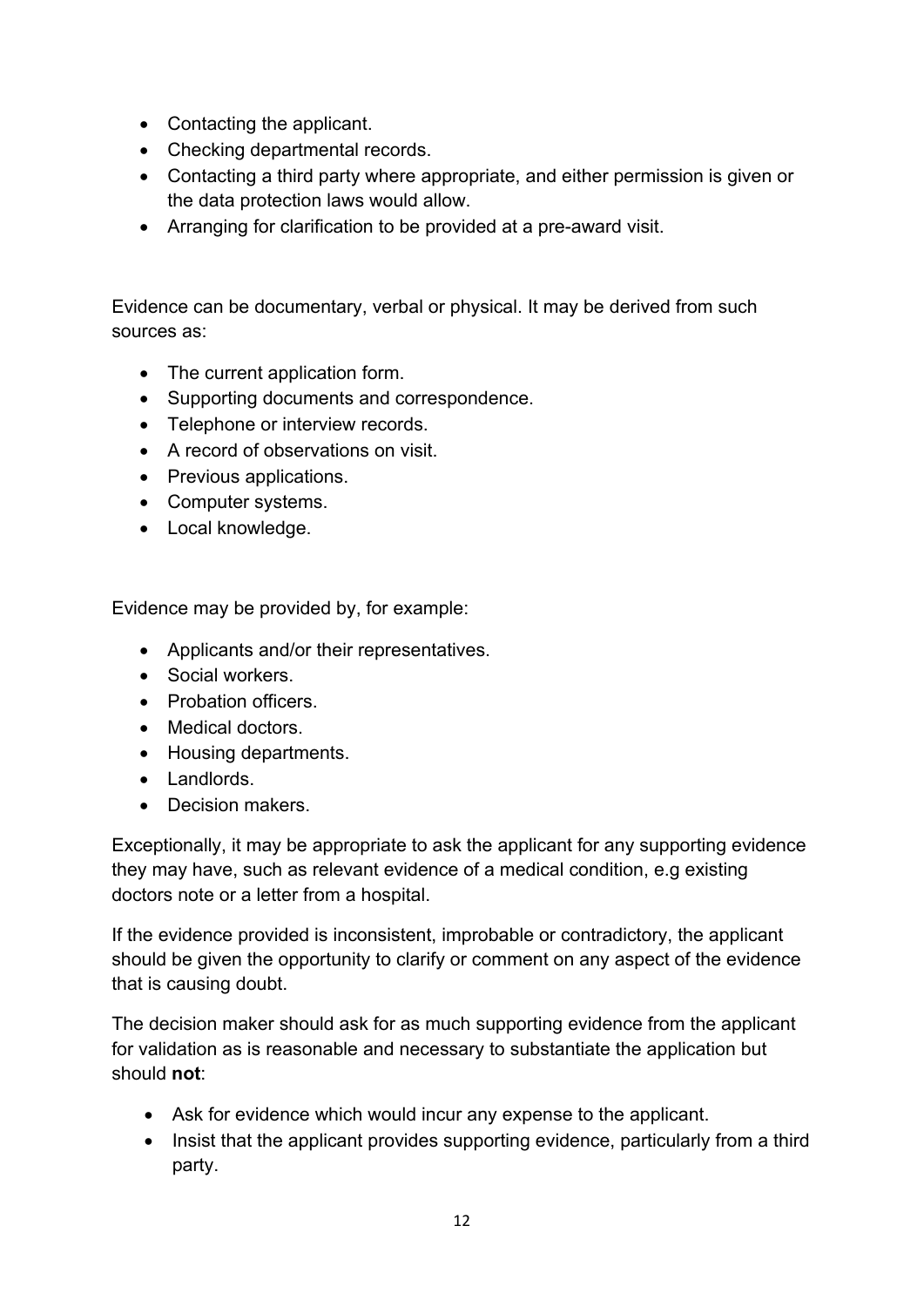If the applicant does not provide the requested evidence then a decision should be made based on the completed application and any other evidence already held.

## **10.Reviewing A Decision**

Applicants can request a review of ELF decision if they disagree. They must do this in writing within one month of the date they are notified of the decision. The applicant must sign the review request letter.

Late requests will be considered at the discretion of the Decision Maker where he/she considers that there were good reasons for the delay.

If a review is requested regarding the decision this will be looked at by a member of the Benefits Management Team who will then determine the final decision.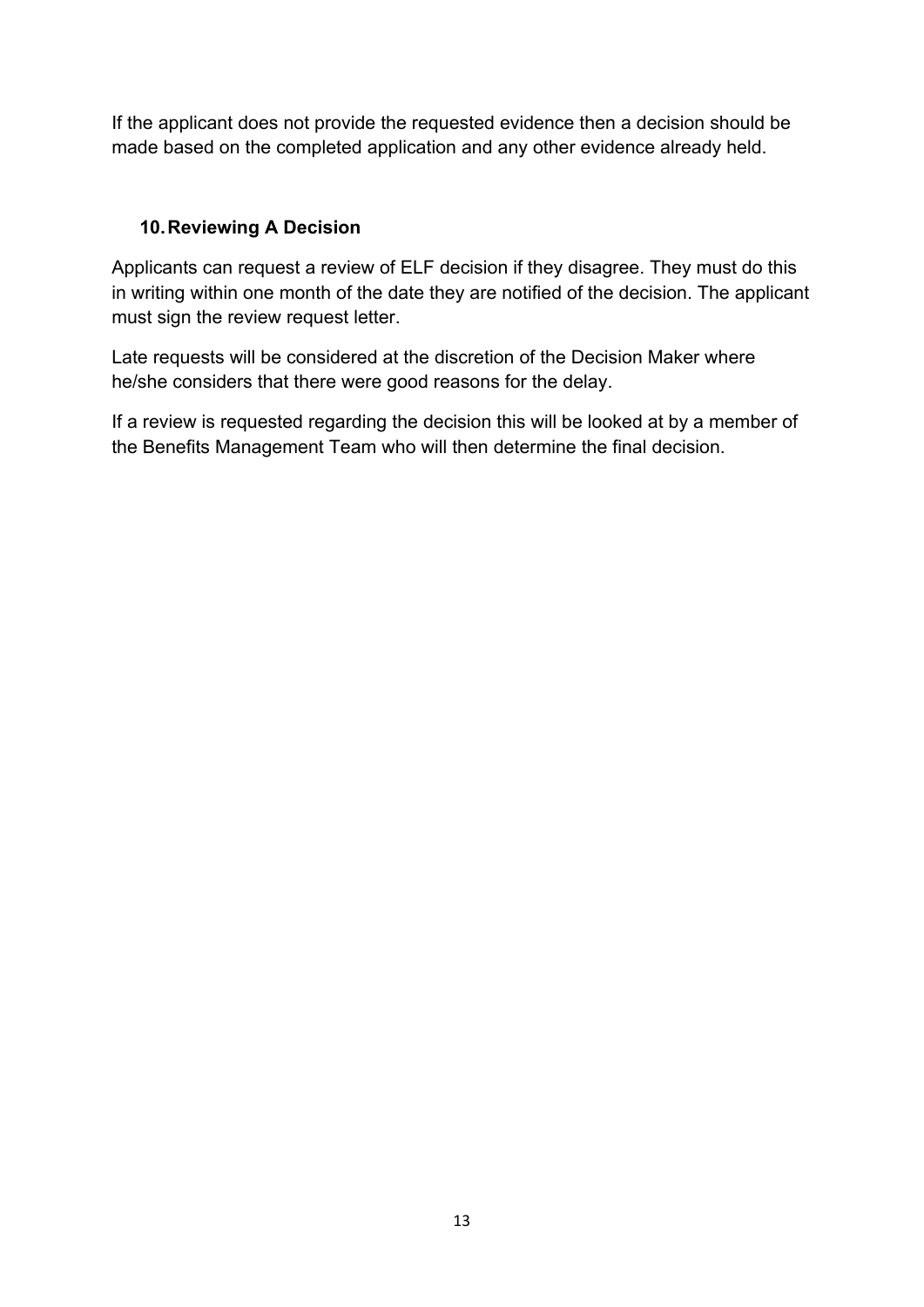## **APPENDIX A**

#### **Other Grants/ Funds/ Schemes for consideration in the award of an ELF:**

• The Prison Service is responsible for ensuring a discharged prisoner has suitable and adequate clothing (Prison Services Manual V). This is for both convicted prisoners upon release and prisoners held on remand (if their own is not fit to wear). It is therefore recommended that the Decision Maker checks with the prison/probation services if the application is for clothing. The normal rule is the applicant should have a change of clothing and sufficient protective clothing.

The ex-prisoner may also be given a travel warrant to pay for travel back home or anywhere else in the British Isles or Republic of Ireland where they are going to settle down.

Most prisoners are also given a discharge grant to cover living expenses for the first week after they leave prison.

- The Family Fund This provides discretionary grants for families caring for a severely disabled child or children aged 17 or under. It is an independent Government funded organisation registered as a charity.
- Items for severely disabled children that are the responsibility of a statutory agency such as the health authority, local government, social services, housing or education department. This would include;
	- o Medical services such as equipment and continence supplies including nappies, buggies and wheelchairs – responsibility of health trusts or authorities
	- $\circ$  Equipment for daily living such as ramps, hoists and bath aids  $$ responsibility of social services
	- $\circ$  Education equipment responsibility of Children and Learning Department.
- **Benevolent Funds**
- Other sources of help as cited by websites such as **Turn to Us.**
- Maternity Expenses as covered by the Sure Start Maternity Grant which is designed to pay for the immediate needs of a new baby.